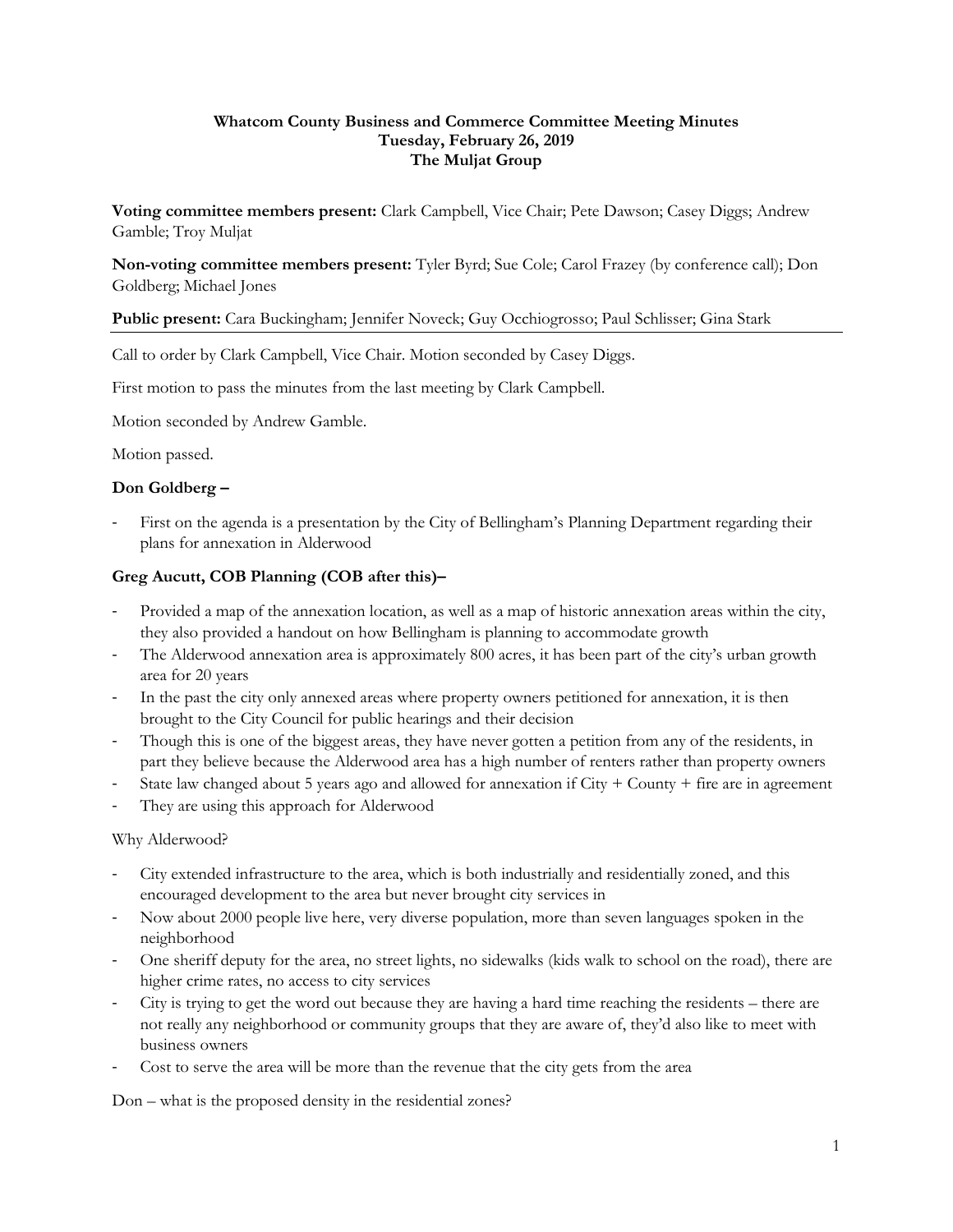COB – URMX zoning is fairly high density zoning, there is not a lot of vacant land in Alderwood, it is basically already completely built out minus some basic infrastructure and city services

Clark – How will they do the zoning then, if it is changed?

COB – There may be opportunities to split some of the lots, but probably not enough space for multifamily units, likely single family attached, quite a few apartments and people mostly looking for apartments

Sue – What about parks?

COB – There are parks, Birchwood and the waterfront will be connected

Don – The port does own some adjacent land, as well

Casey – Some of the lots are long and thin, will they still be able to use the infill kits in the backyards?

COB – As of now the lots are not split and zoning would have to change for them to be able to do that

Don – But if they are annexed, then the ADU regulations will apply

COB – Yes

Clark – Is the Port looking at any of the annexation property?

COB – There is currently no commercial zoning, fair amount of Port property up near the airport

Don – Airport Way is technically county, but it is co-managed by the city at the moment

COB – We have no plans to annex the airport at this time

Sue – Are any property owners in Alderwood concerned about an increase in property taxes [due to the cost of providing city services to the area]?

COB – No, because this area is primarily renters, we also find that recently annexed areas tend to actually go down, hoping that this will not cause increases in rental prices

Michael – How is the cost being covered and is it just for infrastructure or day to day services?

COB – Both

Don – It is quite typical that we see diverse, low income people being pushed out of urban centers. A cleanup of the area should benefit all residents and businesses. This public investment will hopefully result in private sector / businesses staying in the area.

Clark – The biggest obstacle is on convincing the City Council, County Council, and business owners that annexation and paying for extended services is a good idea.

Don – Are people who are on septic going to be forced to switch to city sewer at some point?

COB – No

Don – Will public transportation improve to the area?

COB – WTA serves that area, so probably no change immediately

COB – The city has been very active in annexation, with approximately one per year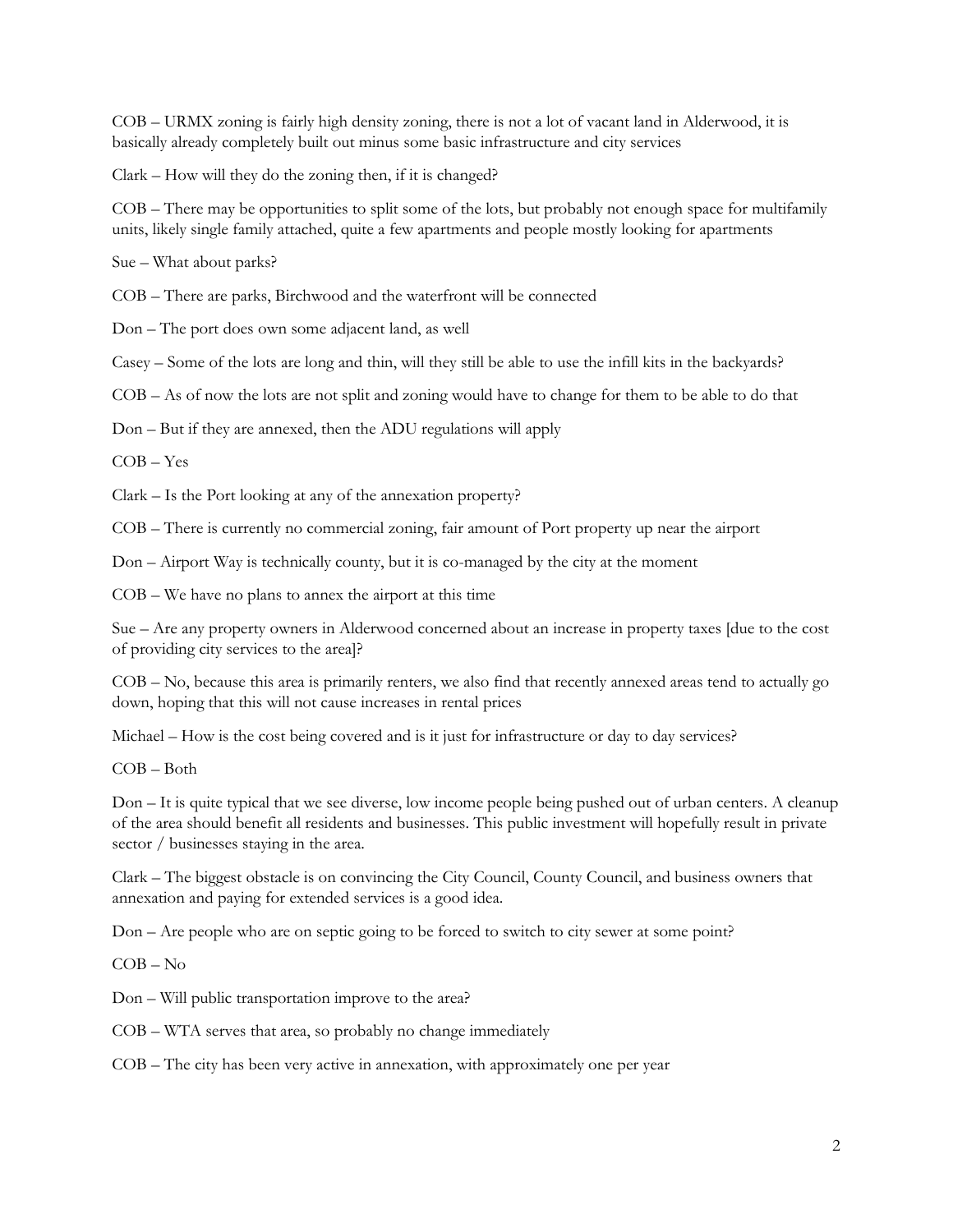- There are legacy areas and some areas to potentially annex on the east side, they have been eligible for a long time but COB has never received a petition
- COB is therefore planning to take the same action in these areas, to have the city, county, and fire agree

Clark – Why can't they develop [on their own]?

COB – Because they lack infrastructure and utilities, Alderwood is quite different than the other annexation areas

Michael – Does COB still give utilities to places that are not part of the city proper?

COB – We no longer do that.

Troy – What are the UGA reserve areas?

COB – These are areas that are eligible for annexation for residential development

Clark – If it is in the county, are all of the properties on septic?

COB – Not all

Michael – There is currently a bill in the house that would allow city  $+$  county to agree (leave out fire), there would be a public hearing but no required vote by the Councils

 $Don - That$  allows for the city  $+$  county to actually plan growth

COB – Yes, it also allows us to plan the timing of that growth

Don – Though these votes do not include the Mayor or County Executive

Michael – Yes, but it is still very political because it has to go through the government process and we will still have to deal with a very vocal minority who are against growth and annexation

Clark – Any opposition from Bakerview area?

COB – No, not really, and generally there is not a lot of opposition to annexation

- At this point the COB has not asked the County to annex the area yet
- Still collecting data and information and are waiting until they are ready to present

Troy – What's the timeline?

COB – Hearings in the fall, hopefully annex by April 1, 2020

Clark – What is the next stage?

COB – We met with the PTA, we need to have a community meeting, but COB is having a difficult time connecting with the community and thus are going everywhere they can to spread the word, they have not had a lot of success contacting business owners directly

Cara – What about school districts? Will they be affected?

COB – No

County – Not now, but later on as the area grows, yes

Casey: How many renters are in the area?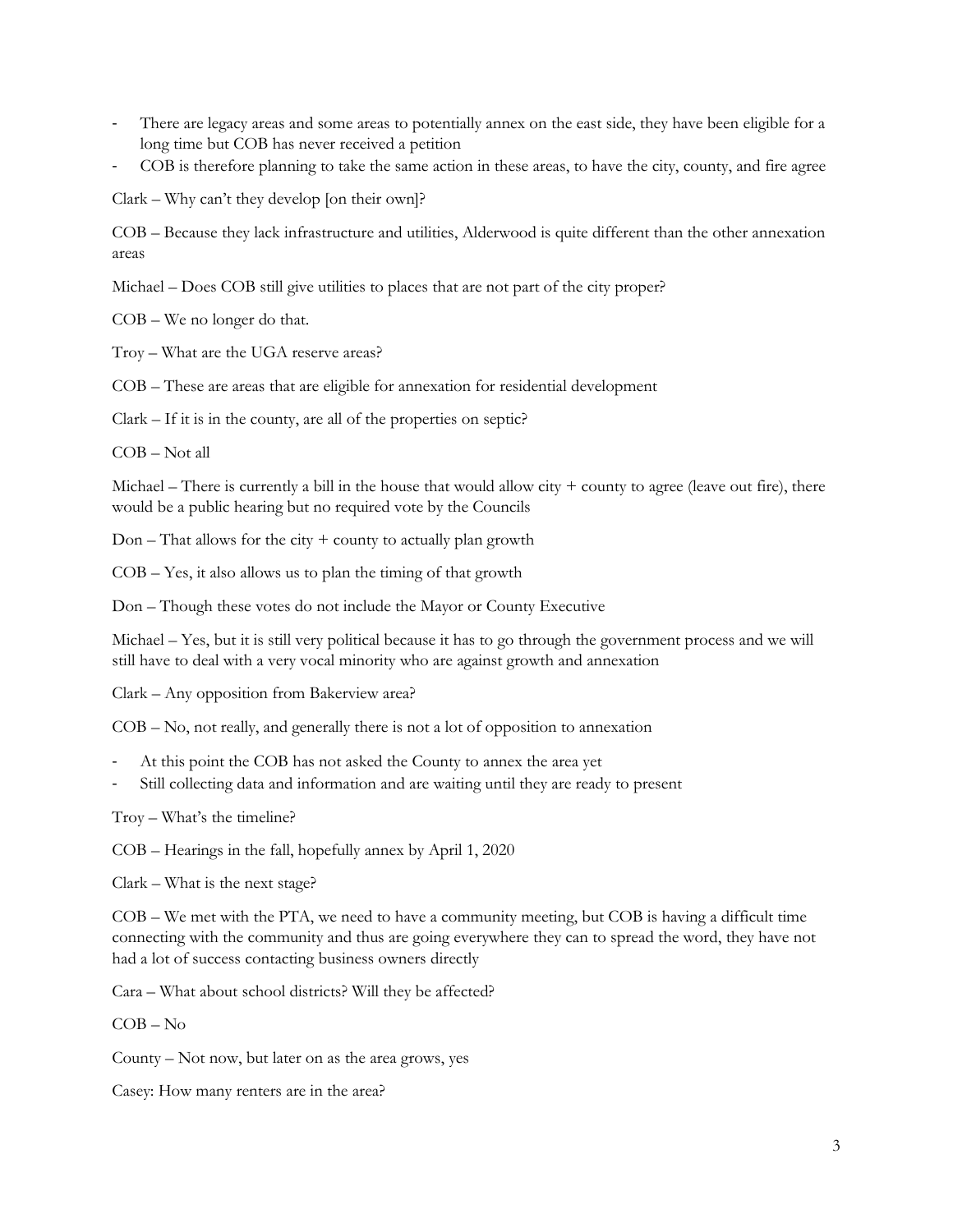COB – We do not know exactly yet and are still collecting data

COB – Alderwood developed the way that they did because of a choice COB made to run utilities there

- Moral obligation to develop and to extend services to that population because we created the situation
- They have no school resource officers, no sidewalks to school, we have waited long enough

Presentation on Housing given by Jennifer Noveck regarding causes and solutions to Whatcom County's housing problems

Follow up discussion –

Don: What do we do next? What does the committee want to do now? What can we bring to County Council?

Casey: I think we should focus on permitting time and costs. Habitat waited for 2 years for their permit for the Telegraph Rd project. That should not happen. It should have been fast and with great customer service.

Sue: I think we should focus on tactics that we can take

Don: There are programs in other states that allow for expedited permits and reduce cost permits

Pete: It is not the permitting process that is a problem, really it is the planning and pre-application portion that can go on for a long time.

Don: If you go to Lynden or Blaine, it'd be faster

Pete: But that's not where most people want to live

Clark: What about if the COB and County harmonized their permitting processes? And between County and the other cities?

Michael: I think that it would be very difficult to do, many of the cities do not want to have the same processes as the other cities (or 'be like' other cities). But one of the areas is that there are too many conditional uses, which triggers additional attention and required processes. The committee could encourage the Council to give staff some discretion when evaluating permit applications and not require public commentary on every project. We also have to remember that almost all of the cities are strapped for cash and have limited staff to work on each project or application.

Pete: But if the planning process was less onerous, if there were less restrictions and fewer steps in the process, then each would probably need less time and fewer staff to process the permit applications. Much of these restrictions were put in place to protect the public, but these restrictions are costing the public their housing

Don – What are our actionable items? How should we make suggestions to the county?

Tyler – it would be useful to outline very specific obstacles within the planning and permitting process, what and where are the bottlenecks?

- The County has already evaluated the permitting process multiple times
- Focus on city and county issues